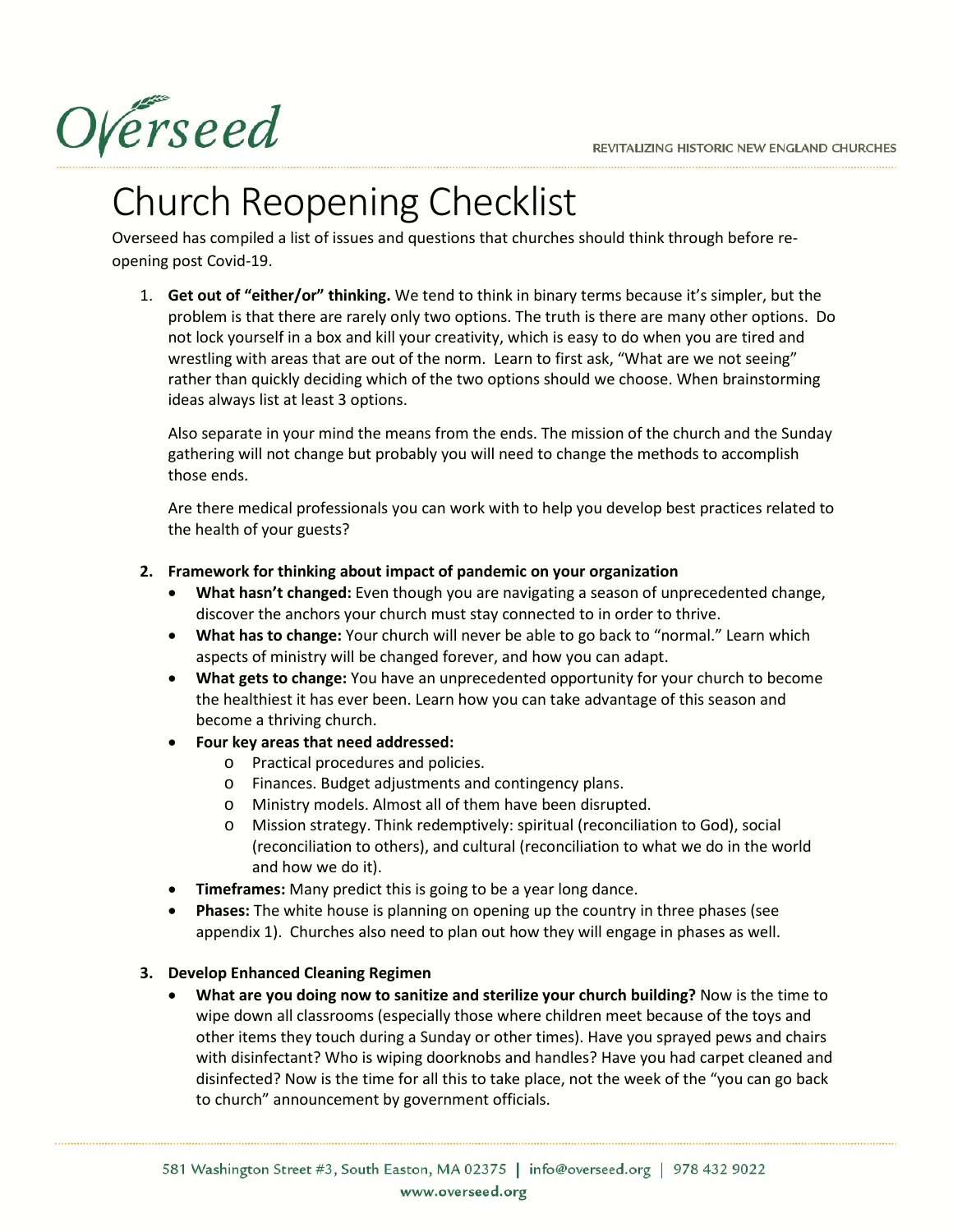- **Checklist:** Create a specific cleaning checklist for every room.
- **Sanitizing Stations**: Strategically place sanitizing stations throughout your campus to encourage frequent handwashing. The more you emphasize cleanliness (in word and deed), the safer people will feel attending your church.
- **Masks**: Considering supplying masks for those without one to increase comfort levels.
	- o CDC recommends encourage the use of a cloth face covering at all gatherings and when in the building by everyone except children aged less than 2 years old.
- **What is your strategy to clean and sanitize your church in real time?** How will you keep the place clean and disinfected on a Sunday or other times? Does this give rise to a new team of people on campus whose ministry it is to walk around wiping doorknobs and other surfaces? Who is going to clean restrooms throughout the morning or evening? Remember, you will have hundreds (some of your churches may have thousands) of people touching things while they are on campus.
	- o CDC recommends cleaning and disinfecting frequently touched surfaces at least daily and shared objects between use. Avoid use of items that are not easily cleaned, sanitized, or disinfected. Ensure safe and correct application of disinfectants and keep them away from children
- **Ventilation**: CDC recommends ensuring that ventilation systems operate properly and increase circulation of outdoor air as much as possible by opening windows and doors, using fans, and so on. Obviously, don't put children at risk.
- **Water Systems**: CDC recommends ensuring all water systems and features (for example: drinking fountains, decorative fountains) are safe to use after a prolonged facility shutdown to minimize the risk of Legionnaires' disease and other diseases associated with water
- **Consider a temperature check** on all staff and volunteers.
- **Budget Implications:** Cleaning and contact mitigation efforts will be an ongoing expense that is most likely beyond current budget planning. How will you fund these required resources? (donations of cleaning supplies, budget adjustment, etc.)
- **Communicate with congregation** about how you have prepared the church for their arrival. Be sure to use the words "clean, safe, and mindful of health needs and issues in preparation for a non-touch experience" or something similar. Also urge those that are sick to join online instead.

#### **4. Sunday logistics:**

- **Size**: Limit the size of gatherings in accordance with the guidance and directives of state and local authorities. Consider having people sign up (register) for which service they are attending to ensure adequate and safe seating.
- **Bulletin**: Bulletin needs to go. How will you communicate to congregants weekly information?
- **Communion**: Do you need to move to individually wrapped communion cups with bread? How will you distribute communion with social distancing?
- **Social Distancing**: How will you enforce social distancing, to protect the more vulnerable in the congregation, especially before the service starts and after it ends. Rearrange seating arrangements. Limit the number of people per pew. Limit seating to alternate rows. Space out chairs. Increase distance between rows of chairs. Get creative; find ways to use creative seating arrangements to your advantage. Only allow people from the same household to sit together. Space out other groups. Encourage vulnerable people to continue worshiping online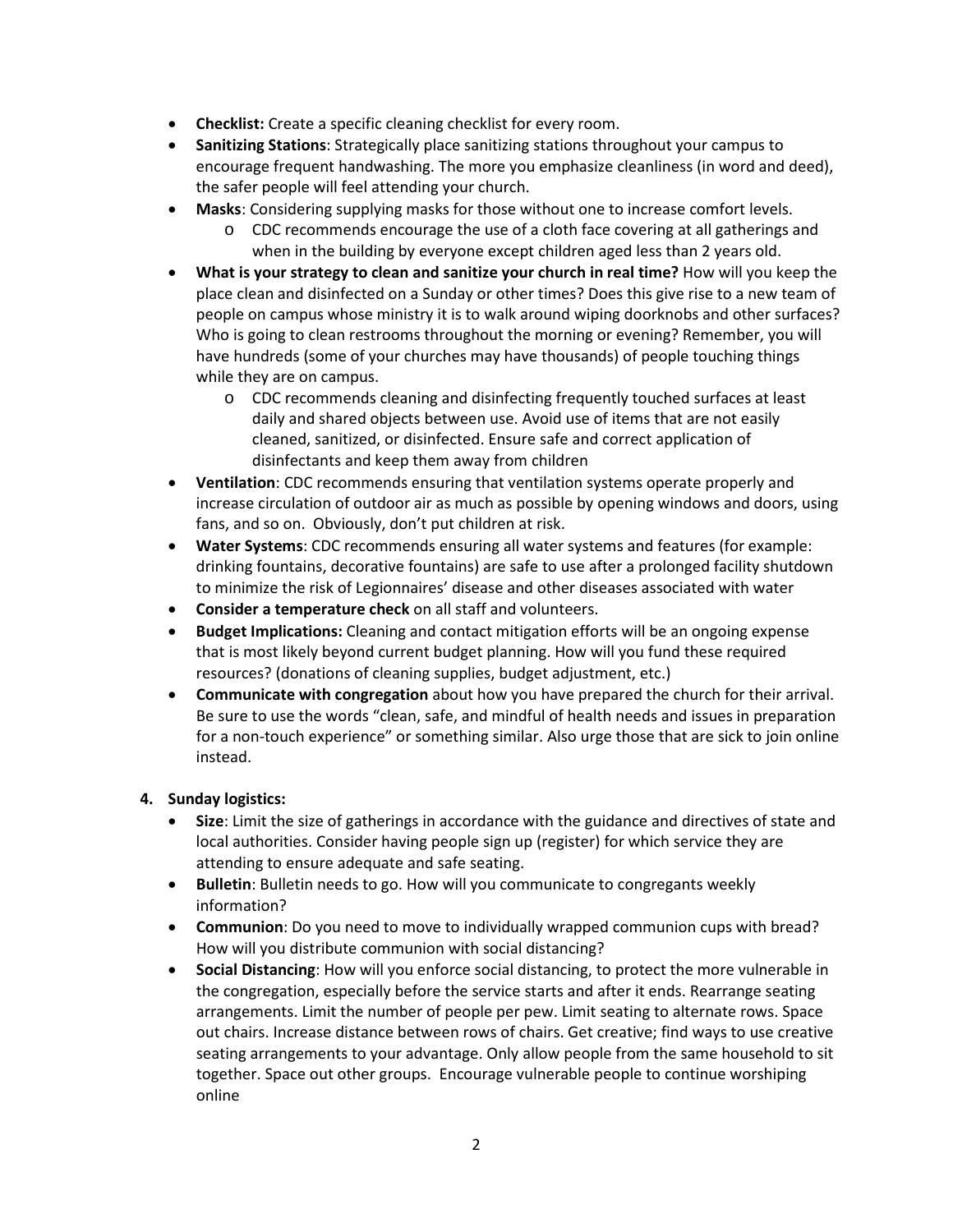- **Restrooms**: If you choose to keep your restrooms open (some state Governors are recommending keeping them closed), be sure to post signs about washing hands in bathrooms with appropriate guidelines to doing so.
- **Fellowship Time**: Are you going to decrease the fellowship time between on-campus worship services? Often churches with multiple services schedule up to 30 minutes of time between those events to provide the opportunity to gather, have coffee, and fellowship. In a COVID-19 world, it is a good idea *not* to let that happen. Shorter times between worship services, and the elimination of coffee bar areas will help keep people moving to their next destination and help reduce the "let's hang out and give each other COVID-19."
- **Music**: Consider suspending use of a choir. Only use musicians if there is room for them to be six feet apart during the service, Avoid passing microphones on the stage.
- **Physical Objects**: CDC recommends temporarily limiting the sharing of frequently touched objects, such as worship aids, prayer books, hymnals, religious texts and other bulletins, books or other items passed or shared among congregants. Encourage congregants to bring their own or projecting prayers, songs, and texts using electronic means.
- **Food**: CDC recommends that if food is offered at any event, have pre-packaged boxes or bags for each attendee whenever possible, instead of a buffet or family-style meal. Avoid food offerings when it is being shared from common dishes.
- **Greeters**: Come up with a fun way to greet others in a no-contact way.
- **Training**: Train all clergy and staff in your safety actions.
- 5. **Re-imagine Giving:** the physical "pass the plate" offering a thing of the past for now? . Have stations in the church where people can drop offerings instead of passing a plate. Consider how to best promote online giving. Start tracking the percentage of giving that is online.
- 6. **Consider additional Worship Services or Worship Venues.** Most likely your worship gathering is initially going to be limited to no more than x people. It will probably start with 10 and then move to 50. Even "smaller" churches that did not need multiple services pre-coronavirus may need to add worship services or venues to comply with state mandates.
- 7. **Pastoral Care:** CDC recommends that where possible hold virtual visits (by phone or online) instead of in homes or at the hospital except for certain compassionate care situations, such as end of life
- 8. **Communication:** Continue to reach out to your members one-on-one, email updates, and via regular communication such as emailing a daily devotional.
- 9. **Are you going to continue offering children's church?** Problem is cannot guarantee moms and dads that their children will be absolutely safe in a room in which dozens or hundreds gather for a kids' worship time. This is going to be a top concern for parents of younger children. They may view kids' worship as a Petri dish into which they are throwing their children. Probably best to take your cue from what the public schools decide to do. As an alternative, is it time to encourage family worship as *the* primary option in these COVID-19 days? Should parents take their kids to worship, practice social distancing, and keep a close eye on their little ones?

**If yes, Re-design Children & Youth Class Sizes and Times**. Keeping kids from sharing germs is a near impossible task. However, we can minimize the spread of germs by reducing the size of individual classes. Re-think your past approach to children and youth classes. For example, you may need to suspend programming for older children to maximize your space for younger kids.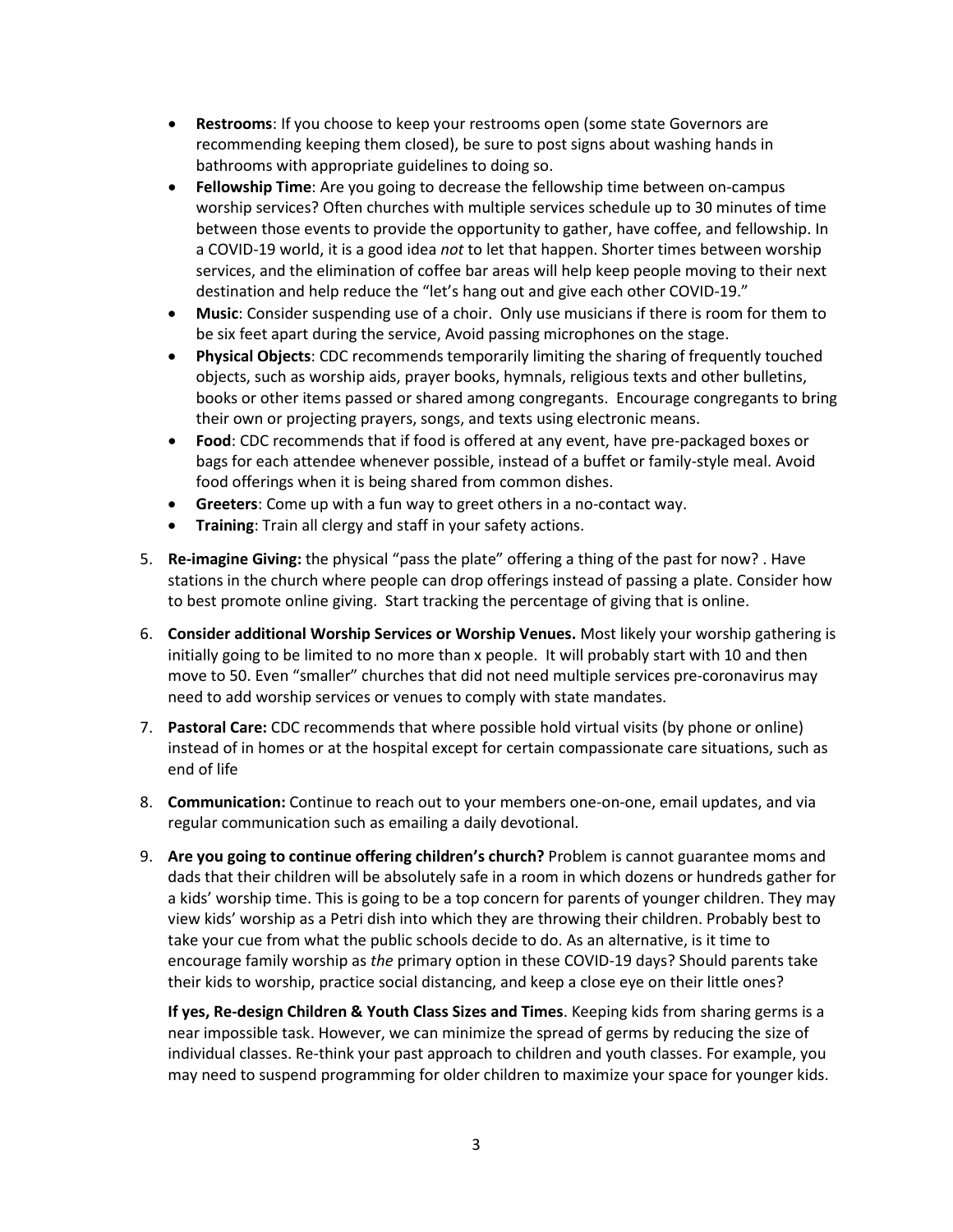Find ways to ensure classrooms are not overcrowded. Consider removing everything nonessential from the room to limit surfaces for potential contamination

- Consider pre-registering children to limit how many are in any room at a time. Some churches are starting with a five-child limit in each room at first.
- Limit leaders in the preschool and children's areas to those who do not have pre-existing conditions and to those under 65 years old.
- Have extra volunteers to help in the preschool ministry where some children may suffer from separation anxiety after only being with parents for a long time.
- Have only one person handle child check in stations and do not pass the check-in device.
- Consider moving the check-in station further away from the classrooms and do not parents past the check-in station.
- Have a check list for what is been cleaned and when in each room.
- Develop a list of procedures for your volunteers. Train them on this list through Zoom prior to the first meeting.
- 10. **Plan for New Traffic Patterns in and Around Your Facility**. To maximize social distancing, intentionally plan traffic patterns on your campus that minimize crowds and bottlenecks. Think through children's check-in and check-out. How will people get from and to their cars? Create multiple coffee stations. Spread out your guest connection area. Be intentional about using multiple entrances and exits. Design and print signage to promote your new traffic patterns. Consider dismissing the service in an orderly way to ensure there is social distancing.
- 11. **Develop a Logistics Plan for a "Second Wave."** Every church should be prepared for additional shutdowns. Now that we have experienced this once, ask your leadership team, "How could we have been better prepared to pivot to online only?" Create a crisis logistics plan that you can implement within a few days. This way, you are ready if a second coronavirus wave forces additional shutdowns.
- **12. Will you continue offering virtual online worship?** Some may think this recent foray into Facebook Live was a stop gap measure during strange days. It will be tempting to dump the virtual service offering once you can meet back on the campus. But is that the right strategy? Many churches are finding their worship attendance and group attendance are up – significantly – because people are finding them online. The online campus is becoming the new foyer into the building. How can your church best minister in this new digital age?

#### **13. Staffing and Volunteers recommendation from the CDC:**

- **Already Sick**: Encourage sick staff or congregants to stay home. Develop plans for when a staff member or congregant becomes sick.
- **Symptoms Showing at a service**: Identify an area to separate anyone who exhibits COVIDlike symptoms during hours of operation and ensure that children are not left without adult supervision.
- **Transportation of Sick**: Establish procedures for safely transporting anyone who becomes sick at the facility to their home or a health-care facility.
- **Notify**: Notify local health officials if a person diagnosed with COVID-19 has been in the facility and communicate with staff and congregants about potential exposure while maintaining confidentiality as required by applicable laws. Inform those with exposure to a person diagnosed with COVID-19 to stay home and self-monitor for symptoms, and follow CDC guidance if symptoms develop.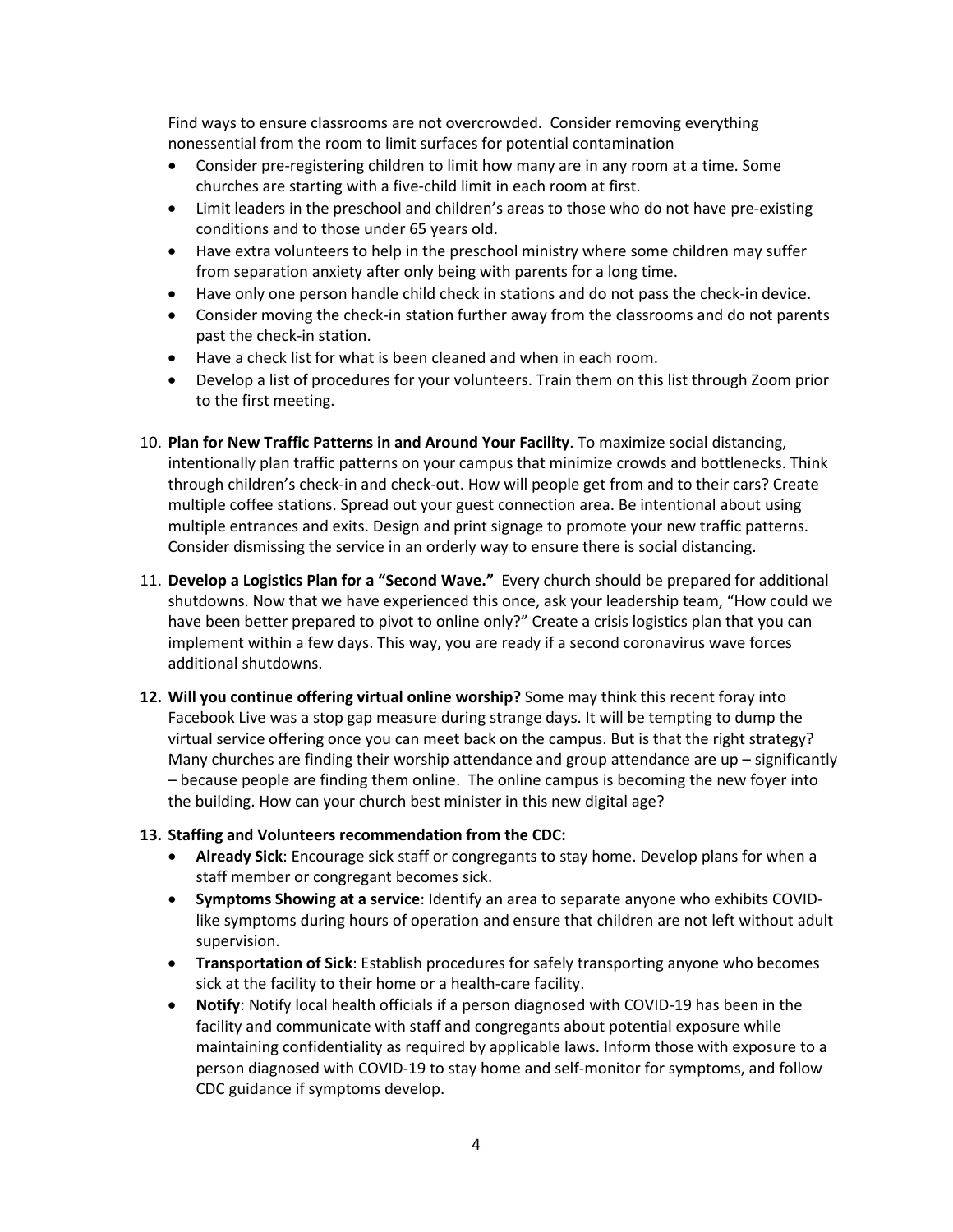- **Close off areas** used by the sick person and do not use the area until it after cleaning and disinfection; wait 24 hours to clean and disinfect to reduce risk to individuals cleaning. If it is not possible to wait 24 hours, wait as long as possible before cleaning and disinfecting. Ensure safe and correct application of disinfectants and keep disinfectant products away from children.
- **Self-Quarantine**: Advise sick staff and congregants not to return to the facility until they have met CDC's criteria to discontinue home isolation.
- **COVID-19 was in the building**: In the event a person diagnosed with COVID-19 is determined to have been in the building and poses a risk to the community, it is strongly suggested to close, then properly clean and disinfect the area and the building where the individual was present.
- **COVID-19 Point Person**: Designate a staff person to be responsible for responding to COVID-19 concerns. Employees and congregants should know who this person is and how to contact them.
- **14. What is your plan when volunteers step down? O**lder volunteers should not be coming back to teach their preschool and kids' classes until a vaccine is readily available. It is just too risky for them because they are most at risk from COVID-19. How will you be able to fully staff your classes like you did back in February? If you cannot find enough volunteers (younger families may be hesitant to return because of the fear of exposing their children to COVID-19, which means their parents won't be leading younger children's groups), what will you do?
- 15. **What are you going to do about larger Sunday School type groups?** Most are not going to want to sit in a crowded room for Bible study or Sunday School. What about letting 25 or more senior adults meet in a room that holds, well, 25 or 30 senior adults? If you have space to start new groups, now is the time so you can help people spread out. But if your church is out of space, what is the next step?? One option is to place some groups online while others remain on campus. There is not going to be a quick and easy solution to this.
- 16. **What's your plan for Sunday School curriculum?** Most churches provide print products for group members. Distributing printed products runs the risk of caring the virus, so you will need to switch to digital ones or online docs.
- 17. **Do door greeters do their jobs differently, or at all?** Should you not have door greeters? In a COVID-19 world, do you really want a door greeter holding the door open while a parishioner walks by within a foot or two of them? The new normal may be for greeters to stand back six feet, inside the church building, and welcome people verbally without opening the door for them. You experience that at big box stores now. A greeter is there to say hello, but they don't make you pass within a foot of them! Welcome to the new world COVID-19 has created.

How do you continue to be a friendly church? How do you get visitor contact information? How will the church continue to have and develop a personal intimate fellowship when you are having conversations six feet apart? Can't really yell, so how is your cancer treatment going?

- 18. **Is this the time to end your church's "meet and greet" time?** Yes, because of social distancing rules. This practice has been on the decline in recent days, and many churches have already abandoned it because of its ineffectiveness with guests, not because of COVID-19 concerns.
- 19. **People may return very slowly to church; how will you count attendance and effectiveness?** How should you take attendance during online worship and online group Bible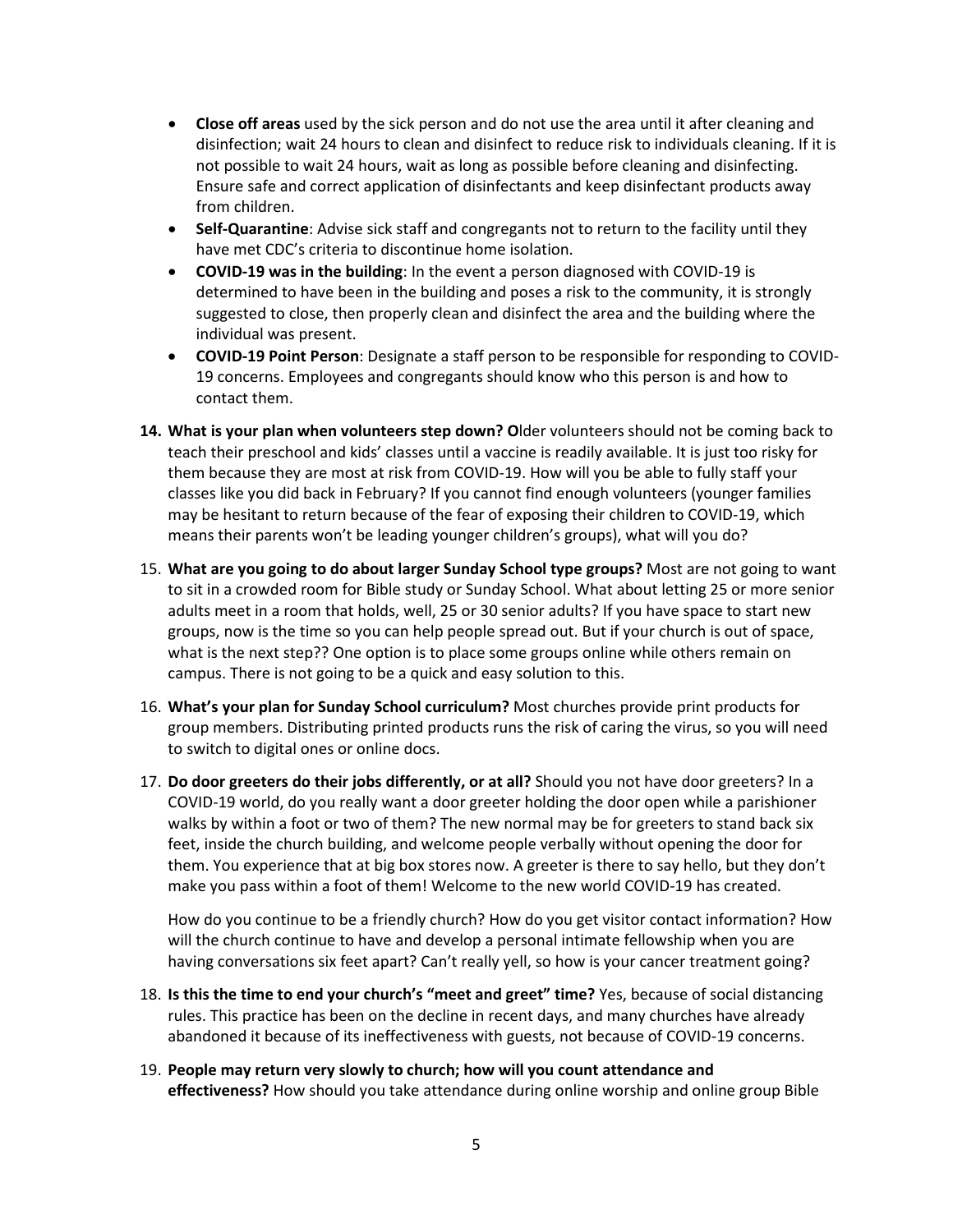studies? It is almost a sure thing that worship attendance on campus will not be what it was pre-COVID-19. You need to decide now if you are going to count on-campus only attendance, or merge and add online attendance, too. And how will group leaders take a count in their online groups and go about reporting that? Good article on this: [https://careynieuwhof.com/some](https://careynieuwhof.com/some-awkward-questions-about-how-to-measure-online-church-attendance-5-growth-strategies/)[awkward-questions-about-how-to-measure-online-church-attendance-5-growth-strategies/](https://careynieuwhof.com/some-awkward-questions-about-how-to-measure-online-church-attendance-5-growth-strategies/)

- 20. **Other Gathering**: Decide on attendance limits at other gatherings or be held virtually if social distancing is difficult, such as funerals, weddings, religious education classes, youth events, support groups, and any other programming.
- 21. **Do you have a plan for reducing expenses if your church's offerings don't rebound?** This is the time for a "budget scrub" – while offerings are still decent, and expenses have been lowered because of reduced activities. Churches need to be thinking, "What if…" – what if our offerings do not hold steady because of rising unemployment of members? Before the church returns to the building, every church needs a "plan B" strategy just in case giving drops in late summer or early fall. The church may not see the financial impact of COVID-19 until the days and months ahead. Moving congregants to online giving is a critical strategy.
- 22. **How will you deal with the rise of COVID-19 related addictions?** Unfortunately, "porn sites are giving away free memberships during COVID-19". Just what people need. Substance and physical abuse are on the rise. Alcohol sales are soaring. The church needs to be ready to do lots of counseling and referring of people to professionals in our post-COVID 19 reality.
- 23. **Re-focus Your Programming on the Essential**: Your church has an unprecedented opportunity to streamline your calendar and ministries. Take the time now to consider which of your programs, ministries, and events are actually fruitful in making and maturing disciples. Think critically about which ministries are truly primary. Then, plan to only restart those ministries that are essential once in-person meetings are permitted. Also, are there ministries that could or should continue as virtual?
- 24. **Invest in Communications Tools for Leaders & Members**. Clear and reliable communication is central to any church's success in this crisis. Given that circumstances can change rapidly, your church needs better systems for communication. Invest money in a good Church Management Software and invest time in training leaders and members in how to use it. Leverage social platforms to enhance good communication.
- 25. **Consider investing in new digital equipment right now.** Most churches have hopped online and used Facebook Live to broadcast their worship services. Many are using their iPads and other devices, but is this the time to admit that online worship is probably here to stay? If yes, then it makes sense to invest dollars now so that cameras and other equipment can be purchased that will help the church be more professional in the new online world of worship.
- 26. **Will a new staff or volunteer position emerge from COVID-19?** IF the church permanently moves online, should it lead to the adoption of a new position of leadership? A Virtual Pastor whose job it is to oversee the technical and shepherding aspects of the new digital frontier? Will they become responsible to develop groups and strategies to reach people online? It's highly likely that this is going to take place; the role may first be added to a staff person who is currently serving the church, but when it is possible to split that role and afford a new person, churches may hire online pastors.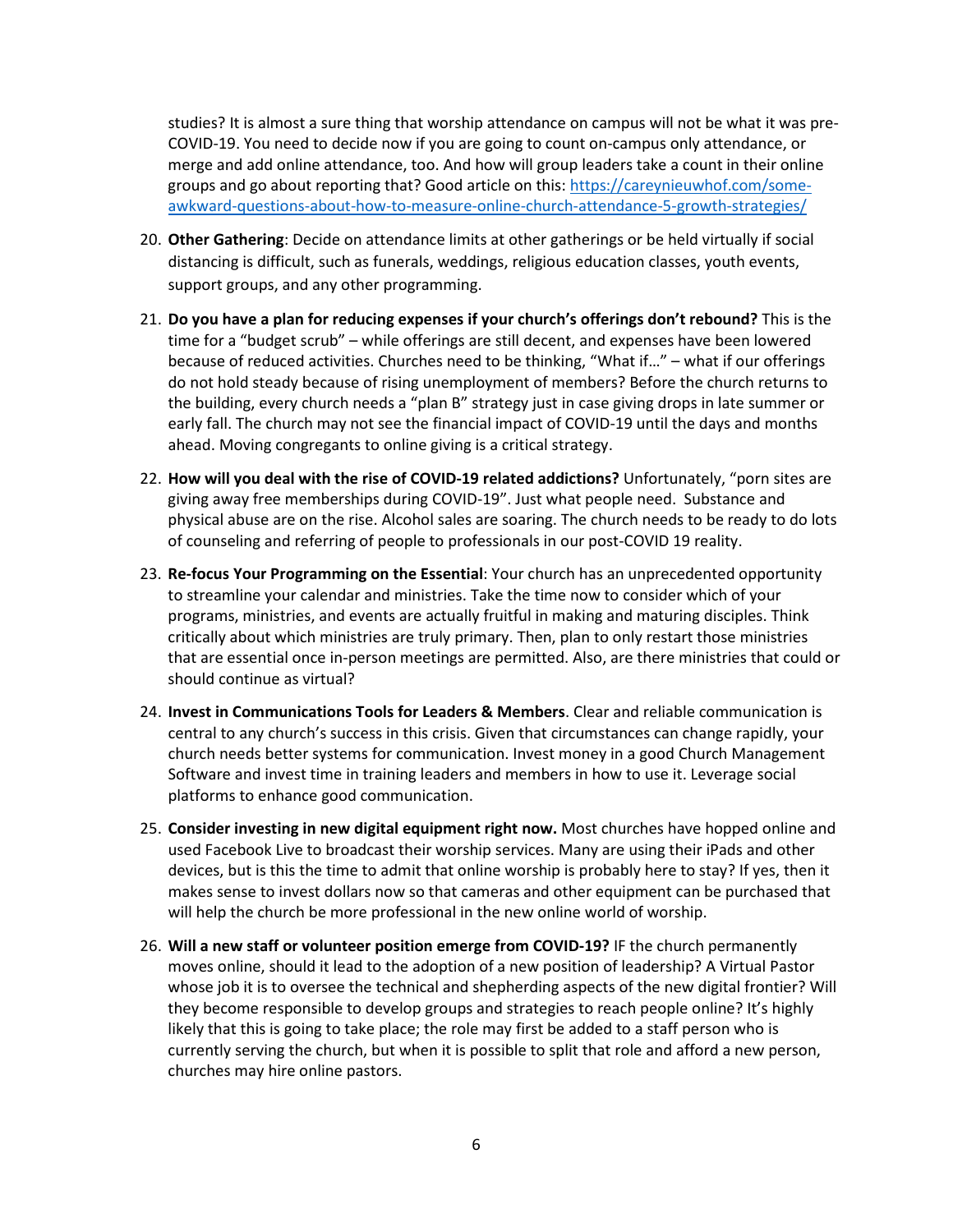27. **Develop Ministries to Meet Community Needs**. Your community has never been more open to the gospel than they are right now. People are contemplating deep, profound questions about life and spirituality. They are hurting and need both physical and spiritual care. Form ministries that reach people at their point of deepest need. Meet the felt, physical needs--and point your community to the gospel.

#### **Note: This list was collated from these resources:**

- [https://kenbraddy.com/2020/04/18/20-questions-your-church-should-answer-before-people](https://kenbraddy.com/2020/04/18/20-questions-your-church-should-answer-before-people-return/)[return/](https://kenbraddy.com/2020/04/18/20-questions-your-church-should-answer-before-people-return/)
- *Ready to Reopen Checklist* from the Malphurs Group
- <https://gabaptist.org/reopening-your-church-building/>
- [https://www.christianitytoday.com/edstetzer/2020/april/what-relaunching-church-might-look](https://www.christianitytoday.com/edstetzer/2020/april/what-relaunching-church-might-look-like-over-next-312-month.html)[like-over-next-312-month.html](https://www.christianitytoday.com/edstetzer/2020/april/what-relaunching-church-might-look-like-over-next-312-month.html)
- <https://www.whitehouse.gov/openingamerica/>
- CDC Guidance for reopening churches: [https://www.thegospelcoalition.org/article/cdc](https://www.thegospelcoalition.org/article/cdc-document-outlines-guidance-for-reopening-of-churches/)[document-outlines-guidance-for-reopening-of-churches/](https://www.thegospelcoalition.org/article/cdc-document-outlines-guidance-for-reopening-of-churches/)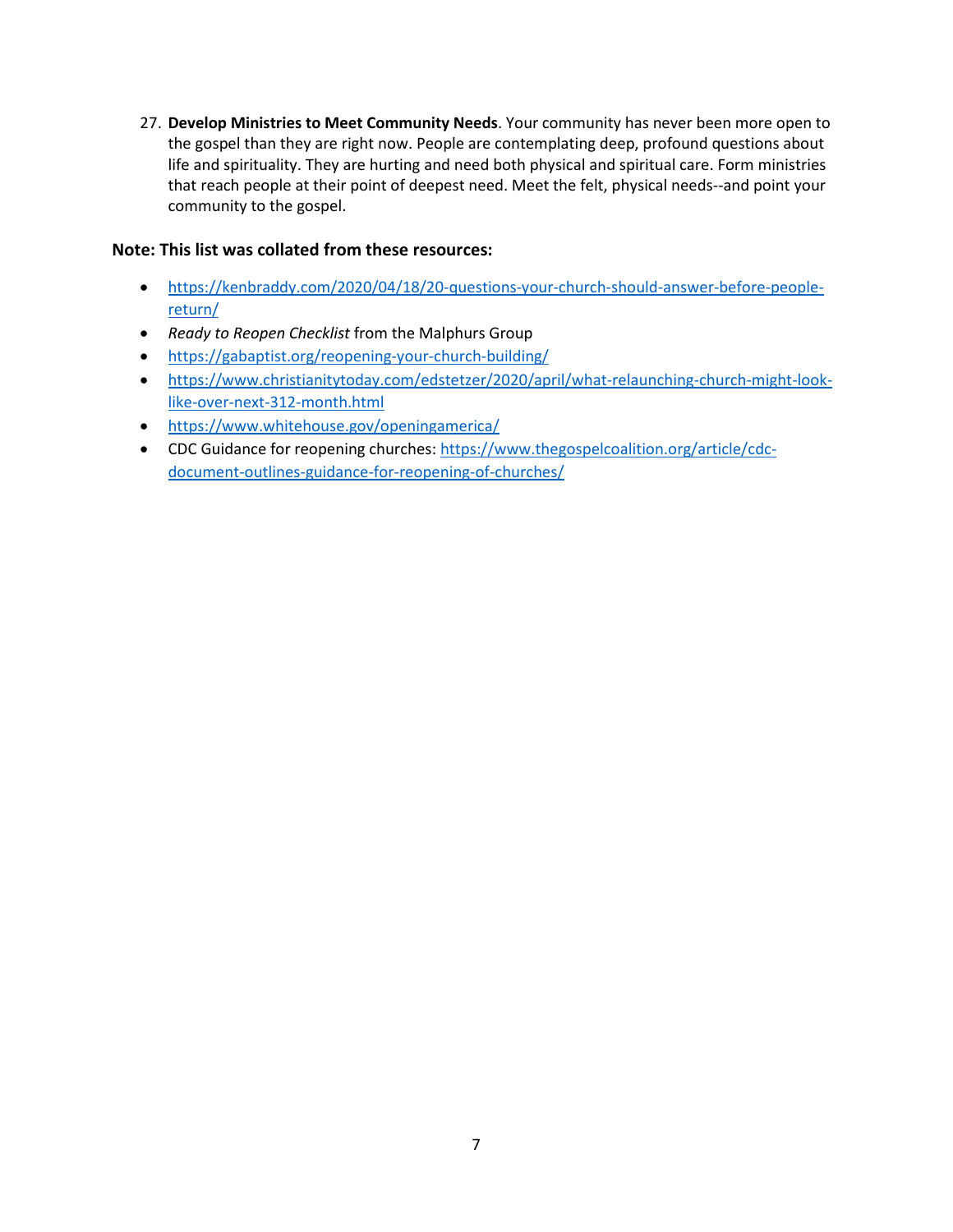# Appendix 1: White House Guidelines for Reopening America Again

- Proposed state or regional gating criteria\* (satisfy before proceeding to phased opening) **Symptoms cases**
	- o Downward trajectory of influenza-like illnesses reported within a 14-day period and
		- o Downward trajectory of covid-like syndromic cases reported within a 14-day period

#### **Cases**

- o Downward trajectory of documented cases within a 14-day period and
- o Downward trajectory of positive tests as a percent of total tests within a 14-day period (flat or increasing volume of tests)

#### **Hospitals**

- o Treat all patients without crisis care and
- o Robust testing program in place for at-risk healthcare workers, including emerging antibody testing
- \*State and local officials may need to tailor the application of these criteria to local circumstances (e.g., metropolitan areas that have suffered severe covid outbreaks, rural and suburban areas where outbreaks have not occurred or have been mild). Additionally, where appropriate, governors should work on a regional basis to satisfy these criteria and to progress through the phases outlined below.

#### • **Guidelines for all phases: employers**

- o Develop and implement appropriate policies, in accordance with federal, state, and local regulations and guidance, and informed by industry best practices, regarding:
	- Social distancing and protective equipment
	- **Temperature checks**
	- **Testing, isolating, and contact tracing**
	- **Sanitation**
	- **Use and disinfection of common and high-traffic areas**
	- **Business travel**
- o Monitor workforce for indicative symptoms. Do not allow symptomatic people to physically return to work until cleared by a medical provider.
- o Develop and implement policies and procedures for workforce contact tracing following employee covid+ test.

#### • **Phase one: Strick Distancing**

- o Note: for states and regions that satisfy the gating criteria
- o **Individuals**
	- All vulnerable individuals\* should continue to shelter in place. Members of households with vulnerable residents should be aware that by returning to work or other environments where distancing is not practical, they could carry the virus back home. Precautions should be taken to isolate from vulnerable residents.
	- All individuals, when in public (e.g., parks, outdoor recreation areas, shopping areas), should maximize physical distance from others. Social settings of more than 10 people, where appropriate distancing may not be practical, should be avoided unless precautionary measures are observed.
	- Avoid socializing in groups of more than 10 people in circumstances that do not readily allow for appropriate physical distancing (e.g., receptions, trade shows)
- o Employers
	- **EXECONTIFY Continue to encourage telework, whenever possible and feasible with business** operations.
	- If possible, return to work in phases.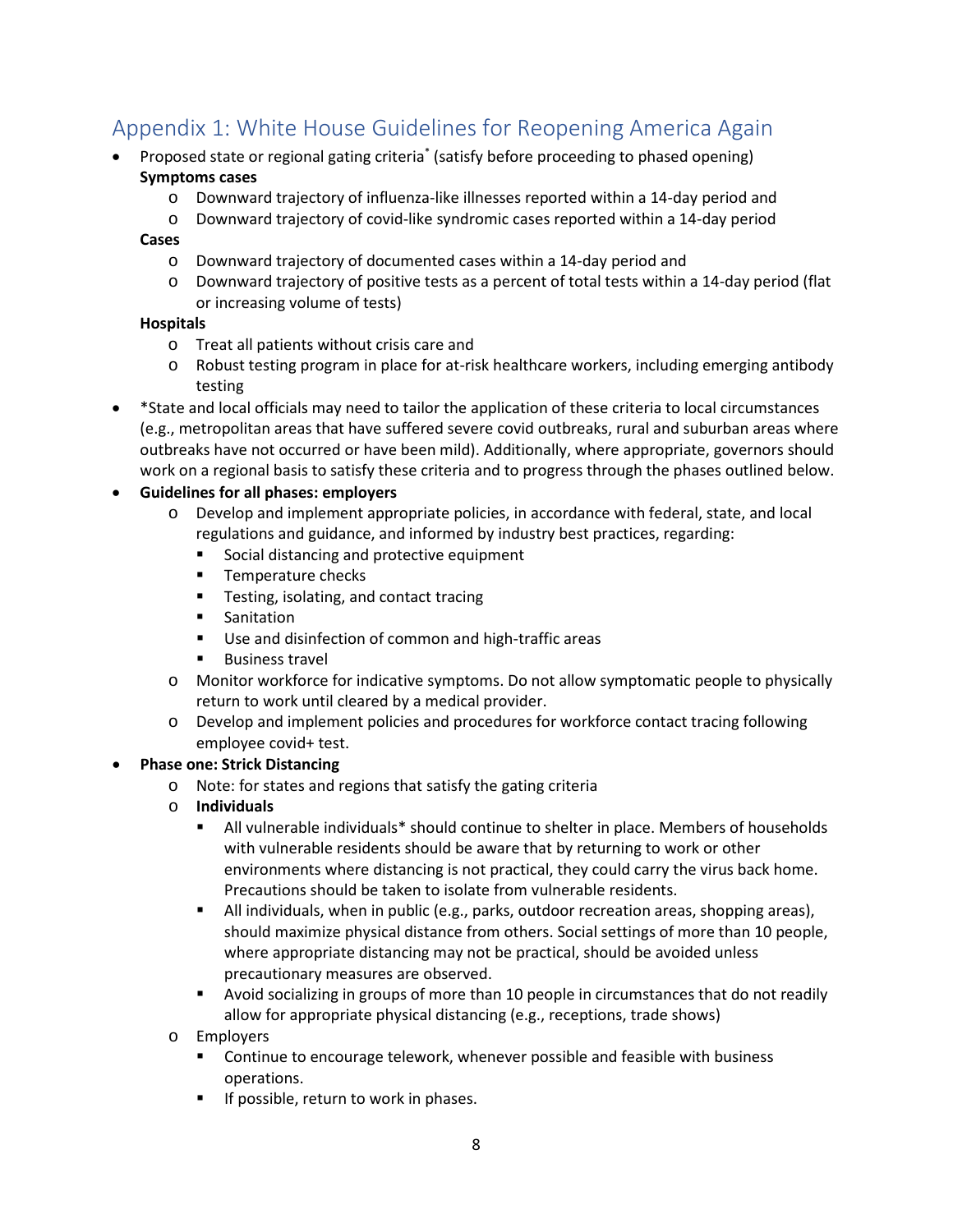- Close common areas where personnel are likely to congregate and interact or enforce strict social distancing protocols.
- Minimize non-essential travel and adhere to CDC guidelines regarding isolation following travel.
- Strongly consider special accommodations for personnel who are members of a vulnerable population.
- **Specific types of employers** 
	- Large venues (e.g., sit-down dining, movie theaters, sporting venues**, places of worship**) can operate under strict physical distancing protocols.

#### • **Phase two: Moderate Distancing**

- o Note: for states and regions with no evidence of a rebound and that satisfy the gating criteria a second time
- o **Individuals**
	- All vulnerable individuals should continue to shelter in place. Members of households with vulnerable residents should be aware that by returning to work or other environments where distancing is not practical, they could carry the virus back home. Precautions should be taken to isolate from vulnerable residents.
	- All individuals, when in public (e.g., parks, outdoor recreation areas, shopping areas), should maximize physical distance from others. Social settings of more than 50 people, where appropriate distancing may not be practical, should be avoided unless precautionary measures are observed.

#### o **Employers**

- Continue to encourage telework, whenever possible and feasible with business operations.
- Close common areas where personnel are likely to congregate and interact, or enforce moderate social distancing protocols.
- **Non-essential travel can resume.**
- Strongly consider special accommodations for personnel who are members of a vulnerable population.
- Large venues (e.g., sit-down dining, movie theaters, sporting venues, **places of worship**) can operate under moderate physical distancing protocols.

## • **Phase three: Limited Distancing**

- o Note: for states and regions with no evidence of a rebound and that satisfy the gating criteria a third time
- o **Individuals**
	- Vulnerable individuals can resume public interactions, but should practice physical distancing, minimizing exposure to social settings where distancing may not be practical, unless precautionary measures are observed.
	- Low-risk populations should consider minimizing time spent in crowded environments.
- o **Employers**
	- **Resume unrestricted staffing of worksites.**
	- **Example 2** Large venues (e.g., sit-down dining, movie theaters, sporting venues, places of worship) can operate under limited physical distancing protocols
- **Vulnerable Individuals Definition**
	- o Elderly individuals.
	- o Individuals with serious underlying health conditions, including high blood pressure, chronic lung disease, diabetes, obesity, asthma, and those whose immune system is compromised such as by chemotherapy for cancer and other conditions requiring such therapy.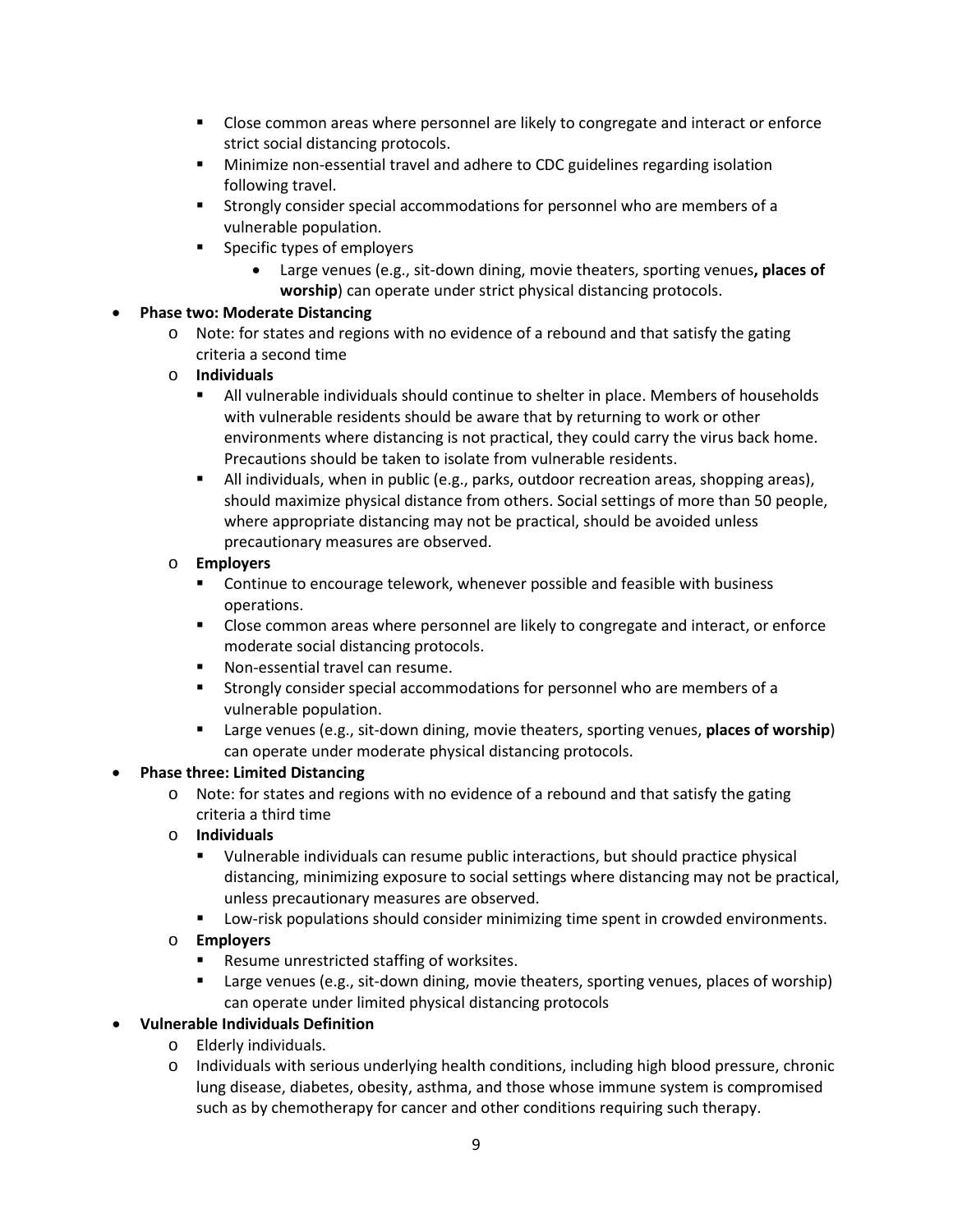# Appendix 2: CDC Guidelines

The CDC offers the following suggestions below for consideration "to the extent consistent with each community's faith tradition." Most of these have been incorporated in the checklist above. (Fro[m https://www.thegospelcoalition.org/article/cdc-document-outlines-guidance-for-reopening-of-churches/\)](https://www.thegospelcoalition.org/article/cdc-document-outlines-guidance-for-reopening-of-churches/T)

# *Hygienic and cleaning practices*

- Encourage use of flexible or virtual options whenever possible for all non-worship activities (e.g., counseling, volunteer meetings).
- Follow specific CDC guidance for childcare or educational programming for children and youth.
- Encourage use of a cloth face covering at all gatherings and when in the building by everyone except children aged less than 2 years old. (Not using a cloth face covering may also be appropriate at times for some individuals who have trouble breathing or need assistance to remove their mask.)
- Have adequate hygiene supplies, such as soap, tissues, no-touch trash cans, hand sanitizer (with at least 60 percent alcohol).
- Consider posting signs on how to stop the spread of COVID-19 and promote everyday protective measures.
- Clean and disinfect frequently touched surfaces at least daily and shared objects between use. Avoid use of items that are not easily cleaned, sanitized, or disinfected. Ensure safe and correct application of disinfectants and keep them away from children.
- Ensure that ventilation systems operate properly and increase circulation of outdoor air as much as possible by opening windows and doors, using fans, and so on. Do not open windows and doors if they pose a safety risk to children using the facility.
- Take steps to ensure that all water systems and features (for example, drinking fountains, decorative fountains) are safe to use after a prolonged facility shutdown to minimize the risk of Legionnaires' disease and other diseases associated with water.

## *Promoting social distancing*

- Limit the size of gatherings in accordance with the guidance and directives of state and local authorities and in accordance with RFRA.
- Consider video streaming or drive-in options for services.
- If appropriate and possible, add additional services to weekly schedules to maintain social distancing at each service, ensuring that clergy, staff, and volunteers at the services ensure social distancing to lessen their risk.
- Consider holding services and gatherings in a large, well-ventilated area or outdoors, as circumstances and faith traditions allow.
- Space out seating for attendees who do not live in the same household to at least six feet apart when possible; consider limiting seating to alternate rows.
- Consider whether other gatherings may need to have attendance limited or be held virtually if social distancing is difficult, such as funerals, weddings, religious education classes, youth events, support groups, and any other programming.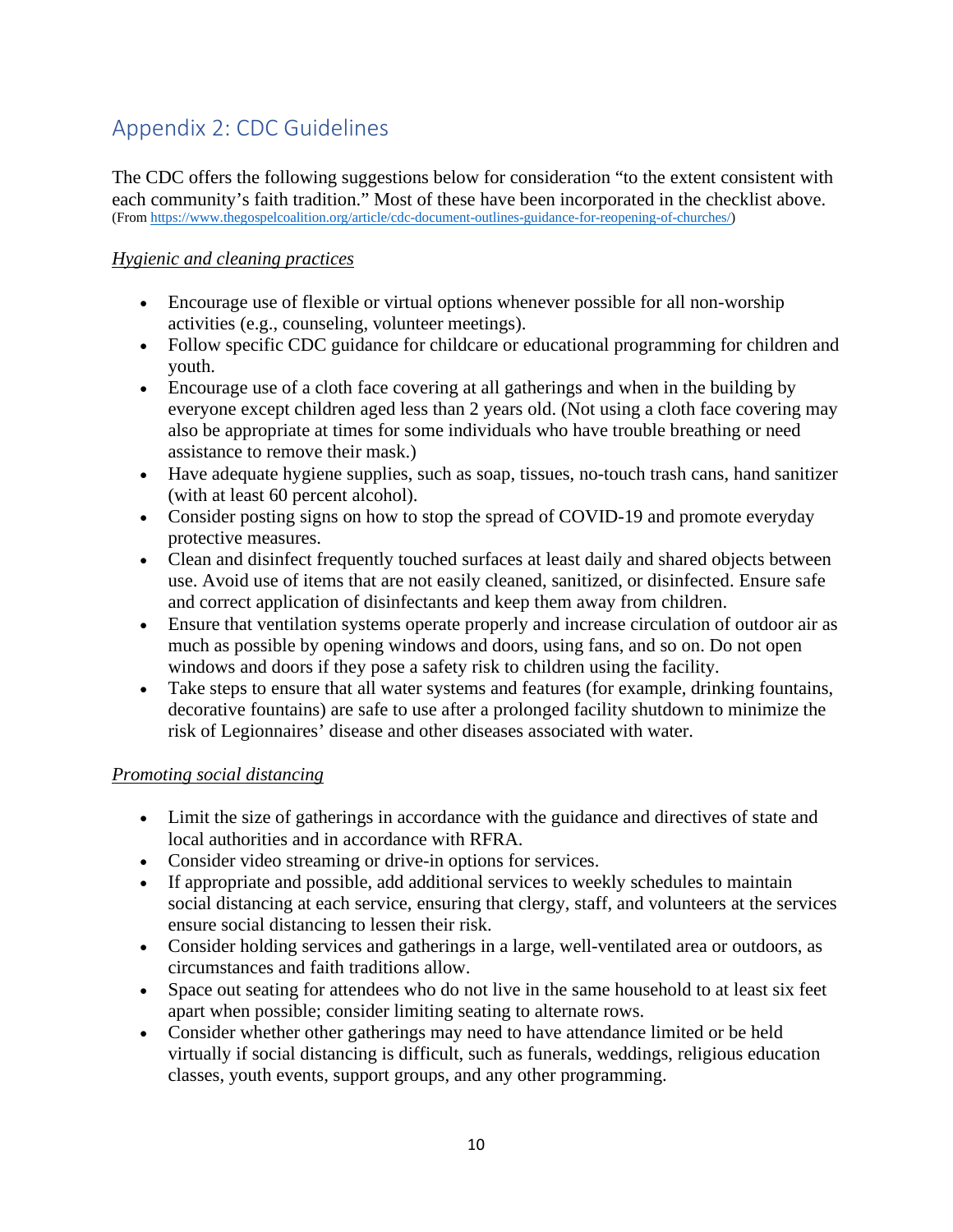- Avoid or consider suspending use of a choir or musical ensemble during religious services or other programming, if appropriate within the faith tradition. Consider having a soloist or strictly limiting the number of choir members and keep at least six feet between individuals.
- Consider having clergy hold virtual visits (by phone or online) instead of in homes or at the hospital except for certain compassionate care situations, such as end of life.
- Consider temporarily limiting the sharing of frequently touched objects, such as worship aids, prayer books, hymnals, religious texts and other bulletins, books or other items passed or shared among congregants, and encourage congregants to bring their own, if possible, photocopying, or projecting prayers, songs, and texts using electronic means.
- Modify the methods used to receive financial contributions. Consider a stationary collection box, the mail, or electronic methods of collecting regular financial contributions instead of shared collection trays or baskets.
- Consider mitigating the risk of transmitting COVID-19 posed by close physical contact among members of the faith community during religious rituals as well as mediated contact through frequently touched objects, consistent with the community's faith traditions and in consultation with local health officials as needed.
- If food is offered at any event, have pre-packaged boxes or bags for each attendee whenever possible, instead of a buffet or family-style meal.
- Avoid food offerings when it is being shared from common dishes.
- Train all clergy and staff in the above safety actions. Consider conducting the training virtually, or, if in-person, ensure that social distancing is maintained.

## *Monitoring and preparing*

- Encourage staff or congregants who are sick to stay at home. Plan for when a staff member or congregant becomes sick.
- Identify an area to separate anyone who exhibits COVID-like symptoms during hours of operation and ensure that children are not left without adult supervision.
- Establish procedures for safely transporting anyone who becomes sick at the facility to their home or a health-care facility.
- Notify local health officials if a person diagnosed with COVID-19 has been in the facility and communicate with staff and congregants about potential exposure while maintaining confidentiality as required by the Americans with Disabilities Act (ADA) or other applicable laws an in accordance with religious practices.
- Inform those with exposure to a person diagnosed with COVID-19 to stay home and selfmonitor for symptoms, and follow CDC guidance if symptoms develop.
- Close off areas used by the sick person and do not use the area until it after cleaning and disinfection; wait 24 hours to clean and disinfect to reduce risk to individuals cleaning. If it is not possible to wait 24 hours, wait as long as possible before cleaning and disinfecting. Ensure safe and correct application of disinfectants and keep disinfectant products away from children.
- Advise sick staff and congregants not to return to the facility until they have met CDC's criteria to discontinue home isolation.